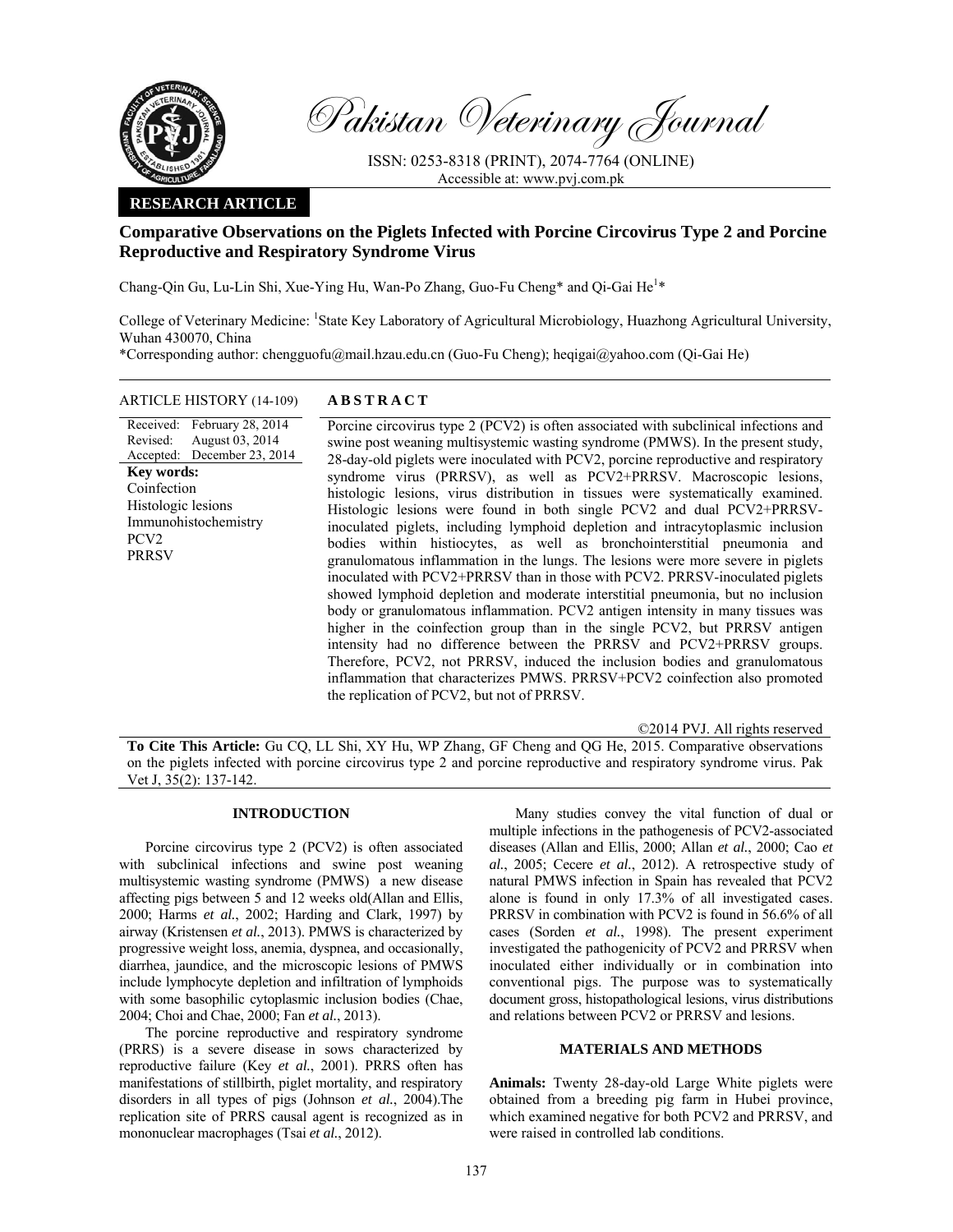**Virus:** The PCV2-WH strain (GenBank accession number: FJ870967) was isolated from a natural PMWSaffected pig in China (Cao *et al.*, 2005). The viral titer for the inoculation of the piglets determined by titration in PK-15 cells was  $10^{7.3}$  TCID<sub>50</sub>/mL. The PRRSV WUH1 strain was isolated from a clinical case of PRRSV in China, and confirmation as PRRSV was performed by a complete genome sequence analysis (Li *et al.*, 2009). This virus titer was  $10^{5.8}$  TCID<sub>50</sub>/mL determined by above same method.

**Design of experiment:** The piglets were randomly divided into four groups of five piglets each, and were placed in four different rooms. Namely, PCV2 treatment, PRRSV treatment, PCV2+PRRSV treatment, and control group. Each pig was inoculated at day 0 in the following manner as the conference (Song, 2010; Li *et al.*, 2013).The PCV2 group was infected both intranasally and intramuscularly with PCV2 inoculum (2.5mL each route). The PRRSV group was infected intranasally with PRRSV inoculum (3mL). The PCV2+PRRSV group was infected both intranasally and intramuscularly with PCV2 inoculum (2.5mL each route), as well as intramuscularly with PRRSV inoculum (3mL). The control group was infected both intranasally and intramuscular with sham inoculum (2.5mL each route). All piglets were humanely sacrificed at 28 days postinoculation (DPI) for necropsy.

**Clinical assessment:** The piglets were observed daily for clinical symptoms, also recorded rectal temperatures and body weight changes from the time of inoculation until the test end.

**Histopathology:** Samples of lymph nodes (superficial inguinal, submaxillary, and mesenteric), Peyer's patches, tonsils, spleen, heart, liver, kidneys, and lungs at autopsy were collected and fixed by immersion in 4% neutralbuffered paraformaldehyde for histological examination.

Microscopic assessment was carried out in accordance with the references (Opriessning *et al.*, 2004). In brief, lung lesions were scored for the presence and severity of interstitial pneumonia from 0 (normal) to 6 (severe). Kidney, heart, and liver were scored for the presence and severity of interstitial nephritis, myocarditis and hepatitis from 0 (normal) to 3 (severe). Lymphoid tissues were evaluated for the presence of lymphoid depletion from 0 (normal) to 3 (severe), histiocytic inflammation was scored from 0 (normal) to 3 (severe). The presence of inclusion bodies was also determined.

#### **Immunohistochemistry of PCV2 and PRRSV antigens:**

The sections of the lung, lymph tissues, kidney, heart and liver of all piglets were sampled for immunohistochemical analysis. A monoclonal antibody anti-PCV2 or anti-PRRSV (given by State Key Lab of Agricultural Microbiology, Wuhan, China. 1:100 in PBS) as the primary antibodies and the biotinylated goat anti-mouse linking antibody (Boster Biological Technology Ltd, Wuhan, China) were used. Tissue distribution of PCV2 and PRRSV antigens were carried out as previously described (Chianini *et al.*, 2003), and the antigen integrated optical density (IOD) for each slide was

obtained using the IPP 6.0 software. The mean values were also calculated.

**Statistical analysis:** Data were represented as mean+SD. Statistical analysis of the data was performed using ANOVA for all groups. Results with  $P \le 0.05$  were considered statistically significant.

#### **RESULTS**

**Clinical presentation and gross lesions:** No clinical sign was observed in the control group. However, mild respiratory signs characterized of drowsiness and shortness of breath were observed in both PRRSV and PCV2+PRRSV-inoculated piglets, but were more severe in the latter. Most of the PCV2+PRRSV-infected pigs had rough hair coats. The temporary drowsiness and respiratory symptoms were found in the PCV2 group.

No mean rectal temperature (MRT) above 40°C was observed in both control and PCV2 groups. In the PRRSV group, the MRT rose above 40°C at 11DPI, and maintained the high level until 22DPI. In the PCV2+PRRSV group, the changes of MRT were similar to those of the PRRSV group through 8DPI but continued the high level until 15DPI, and then decreased.

The average daily weight gain had the following trend: control  $(0.71 \text{ kg/day}) > PCV2$   $(0.53 \text{ kg/day}) >$ PRRSV  $(0.45 \text{ kg/day})$  > PCV2+PRRSV  $(0.39 \text{ kg/day})$ . The significant differences  $(P<0.05)$  were found between the control and any of the other three treatment groups. However, no significant difference was found between the pigs with individual inoculations and those with the combined inoculation. All three treatment groups exhibited clinical lesions, severe edema and hemorrhage showed in lung and lymph nodes, especially in coinfection group. The gross lesions of spleen, heart, liver and kidney were relative moderate. The results are summarized in Table 1.

**Microscopic lesions:** Histopathological lesions were observed in many pig lymphoid and non-lymphoid tissues in the PCV2, PRRSV, and PCV2+PRRSV groups. No gross lesion was observed in the control group.

All three treatment groups exhibited lymphocytic depletion, histiocytic infiltration, and lymphocytic necrosis in lymphoid nodes, macrophage infiltration in the spleen, and intracytoplasmic inclusion bodies in Peyer's patches and tonsils. Lymphocytic depletion of MSN was observed to resemble a star shape in the PCV2 (Fig.1a) and PCV2+PRRSV (Fig.1b) groups. Only the PCV2+PRRSV group exhibited amphophilic intracytoplasmic inclusion bodies in the MSN (Fig.1e). Inflammation and lymphocyte depletion in the PCV2+PRRSV group were more severe than the PCV2 or PRRSV group, especially in the submaxillary lymph node (P<0.05). The lymphoid tissue lesions are summarized in Table 2.

All three inoculated groups had interstitial pneumonia. In the PCV2 and coinfection groups also had moderate to severe peribronchiolar and perivascular lymphocyte in filtration and nodule proliferation and alveolar exudates. Focal to multifocal granulomatous lesions were observed in the dual infection groups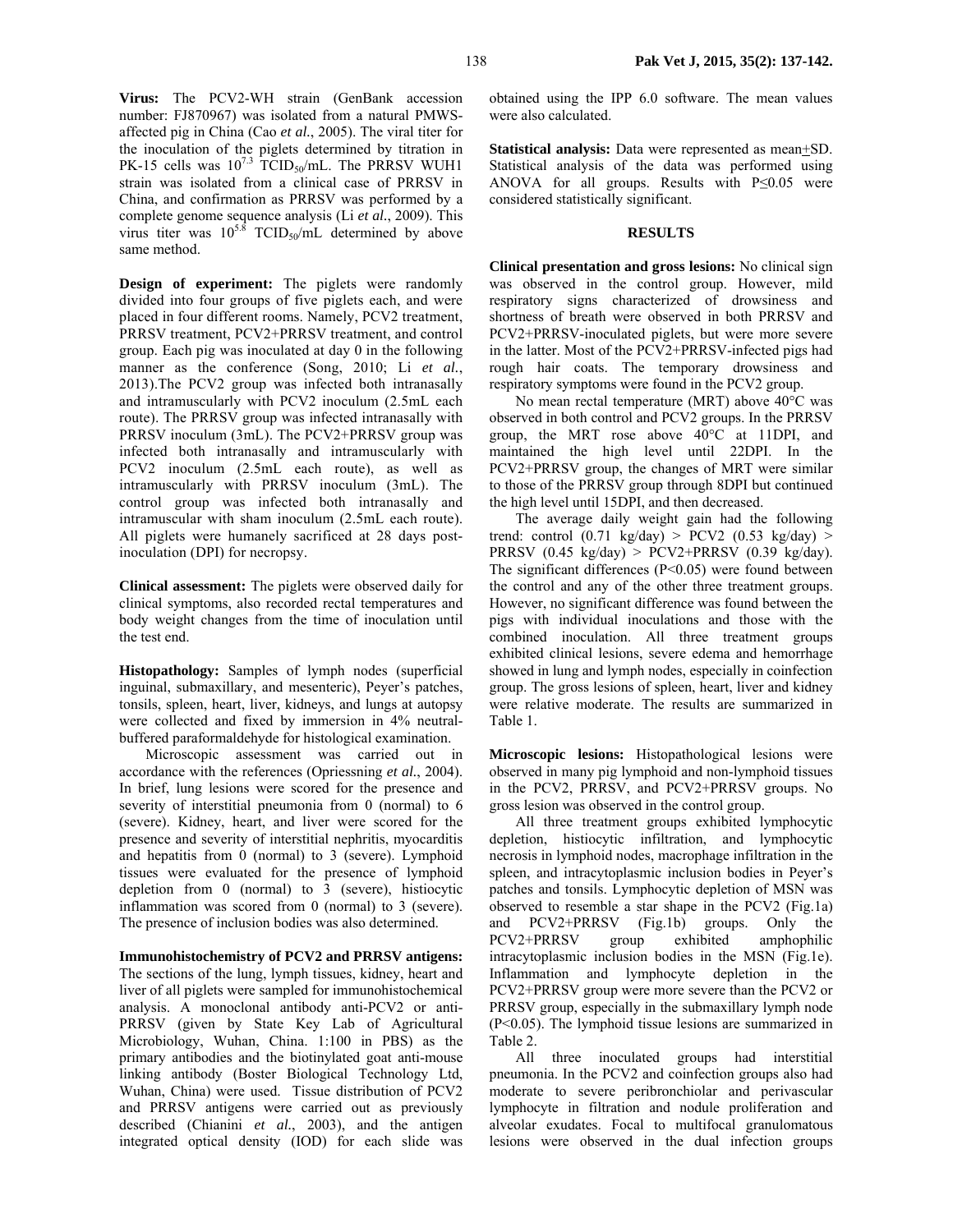

Fig.1: Microscopic lesions and virus distribution in piglets upon different viral inoculations. Mild lymphocytic depletion in submaxillary lymph node (SLN) from a PCV2-infected pig (Fig.1a), HE; 400×. And severe lymphocytic depletion in macrophages in SLN from a coinfected pig (Fig.1b), HE; 400×. And renal interstitia and hemorrhage in filtrated with inflammatory cells from a PRRSV-infected pig (Fig.1c), HE; 400×.And granulomatous formationin the lung(Fig.1d), HE; 200×;and amphophilic intracytoplasmic inclusion bodies in the SLN(Fig.1e, HE; 400×) from a coinfected pig. The Lungs from a PCV2-infected pig (Fig.1f) and a coinfected pig (Fig.1g), the macrophage cells of PCV2 antigens show cytoplasmic labeling in septa; the macrophage cells of PRRSV antigens show cytoplasmic labeling in lymph nodules of mesenteric lymph node (MLN) from a PRRSV-infected pig (Fig.1h), and the macrophage cells of PCV2 antigens show cytoplasmic labeling in lymph nodules of the MLN from a coinfected pig (Fig.1i). IHC; 400×.



**Fig. 2:** Integrated optical density of antigens in immune organs; Note: Alone infection group compared with the co-infection group (\*\*P<0.01;  $*P<0.05$ ).

(Fig.1d). Lesion score of the PCV2+PRRSV group was significantly higher than that of the PCV2 group  $(P<0.05)$ , whereas no significant difference was demonstrated between the PCV2 and PRRSV groups. The lung tissue lesions are summarized in Table 3.

The heart, liver, and kidney in the three treatment piglets showed degeneration, necrosis and infiltration. The heart and kidney lesions in the PCV2 group were milder than the PRRSV groups or the co-infection group, and there was no difference between in the PRRSV and coinfection group (P<0.05). In the kidney of PRRSV group, severe lymphohistiocytic inflammation (Fig.1c) often can be found. The liver lesions in the PRRSV group were milder than the PCV2 groups or the co-infection group, and there was no difference between in the PCV2and coinfection group (P<0.05). The lesions are summarized in Table 4.

**PCV2** distribution: The PCV2 antigens were mainly concentrated in the cytoplasm, and occasionally, in the nuclei of the macrophages and monocytes of lymph nodes and follicular karyorrhectic debris (Fig.1i). There were abundant antigens in the follicular and inter follicular macrophages in ileal Peyer's patches, spleen and tonsil. The antigens were observed in pneumocyte, macrophages, and bronchial epithelial cells of lung (Fig.1f; 1g) and renal tubular epithelial cells of kidney. No antigen was observed in heart and liver. The antigen IODs in mesenteric lymph nodes, superficial inguinal lymph nodes, and Peyer's patches were significantly higher in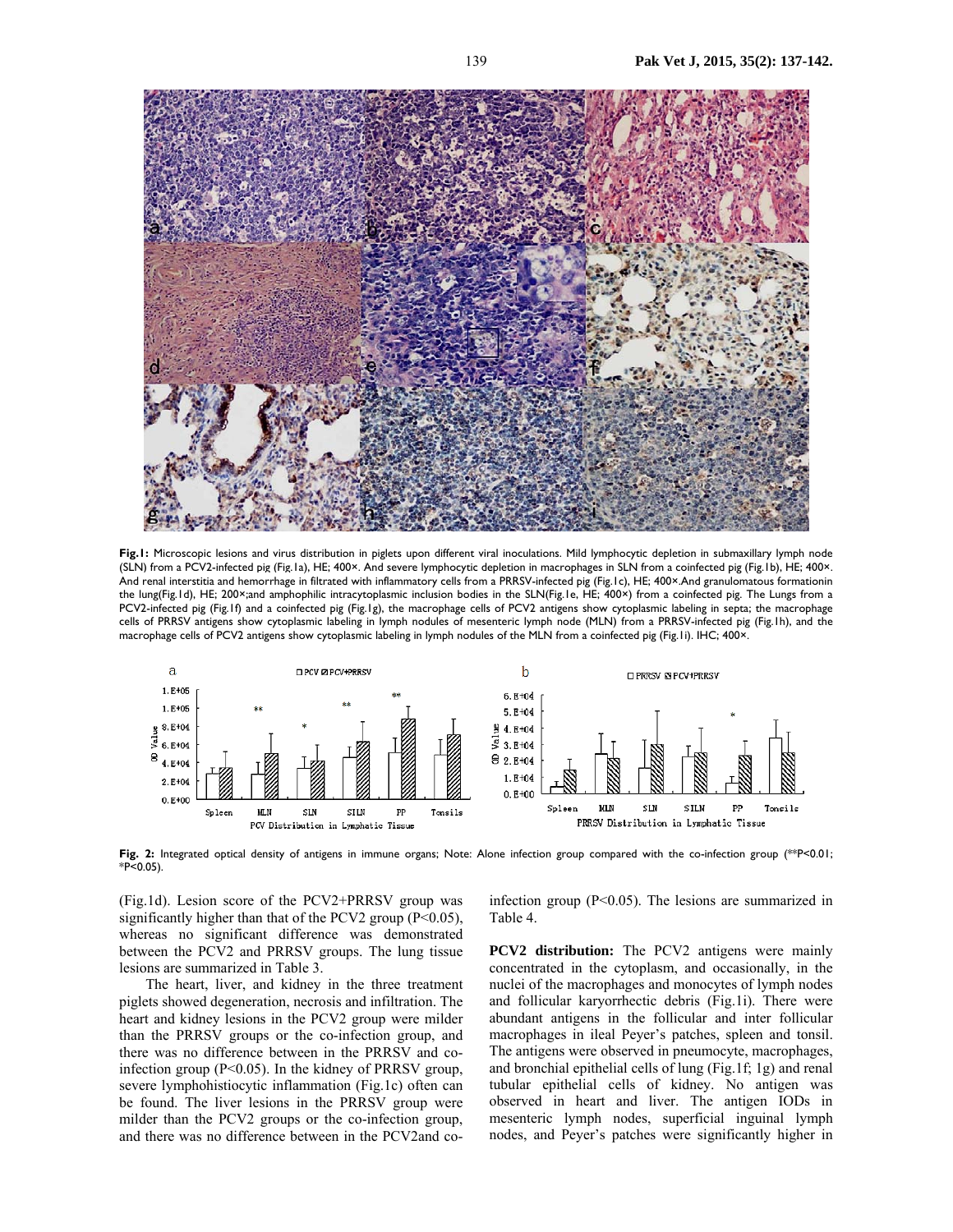the coinfection group than in the PCV2 group  $(P<0.01)$ . The IODs in submaxillary lymph nodes showed significant difference between in the coinfection group and the PCV2 group (P<0.05).The IODs in the spleen and tonsil tissues of the two groups did not significantly differ (P>0.05) (Fig. 2a).

**PRRSV distribution:** The antigens were mainly observed in the cytoplasm. In lymph nodes, PRRSV antigens were labeled in the macrophages of the cortex and medulla (Fig.1h) and follicular karyorrhectic debris. Abundant PRRSV antigens were located in follicular and inter follicular macrophages of ileal Peyer's patches, and mononuclear cells and macrophages in lymphoid follicles of spleen, and in the follicular macrophages of tonsil tissue. In lung tissue, the antigens were observed in pneumocytes and macrophages. The PRRSV antigen was also mildly observed in renal tubular epithelial cells and mononuclear cell infiltrates. No antigen was observed in heart and liver. The PRRSV antigen IODs in Peyer's patches had significant difference between in the coinfection group and the PCV2 group  $(P<0.05)$ . The antigen IODs in the lymph nodes, as well as in spleen and tonsil tissues of the two groups did not significantly differ (P>0.05) (Fig. 2b).

## **DISCUSSION**

In this study, piglets were inoculated with PCV2 and subjected to an experimental model involving concurrent infection with PRRSV that can increase the pathological injury of single PCV2 infection. However, none of the piglet duplicated a PMWS model with typical symptoms, although a clinically silent PCV2 infection apparently associated with decreased weight gain developed in some of the piglets. In the PCV2 group, histopathological lesions typical of PMWS (Allan *et al.*, 2000; Cao *et al.*, 2005) were observed, including viral inclusion bodies formation in cytoplasm of macrophages and lymphocyte depletion in immune organs, and chronic granuloma formation in the lungs. PCV2 infection caused lymphocyte depletion of CD4+and CD8+T lymphocytes (Opriessning *et al.*, 2004; Seo *et al.*, 2012; He *et al.*, 2013).

However, myocarditis, hepatitis, and interstitial nephritis were not observed. There were many differences between our experimentally induced lesions and those

found in PMWS field cases may be attributed to host susceptibility or environmental factors (Magar *et al.*, 2000). In generally, heat, cold, wet, poor ventilation and crowd caused by excessive breeding density have all been suggested as factors that can accelerate the development of disease. Coinfection with other pathogens may also aggravate PMWS. Previous study showed that the disease mainly occurs in pigs without main respiratory or enteric diseases, but reportedly affects PPV-infected pigs (Allan and Ellis, 2000) and Torque tenosus virus co-infection (Ellis *et al.*, 2008). Moreover, granuloma appeared in several tissues of neonatal piglets inoculated with PCV2 and PPV (Kennedy *et al.*, 2000).

In the present study, weight gain of the pigs in the PRRSV group showed more severely reduced than that of the PCV2 group. Histopathological lesions such as lymphocytic depletion and macrophage infiltration, interstitial pneumonia, myocarditis, hepatitis, and interstitial nephritis were observed in the PRRSV group. The lesions were different from those found by Harms (2002). They have observed less severe interstitial pneumonia and myocarditis in PRRSV-inoculated pigs. The discrepancies may be attributed to the different PRRSV strains and infection doses (the strains used in the present study were highly pathogenic PRRSV mutants). Li *et al.* (2007) have observed the same lesions as those caused by highly virulent strains.

The lesions were more severe in the PCV2+PRRSV group than in the PCV2 or PRRSV group. Chae *et al*. (2004) have reported that PCV2 infection in pigs can cause the characteristic lesions of PMWS. They posit that these lesions are induced by both PCV2 and PCV2+PRRSV infections, but are more serious when induced by the latter because the main lesions are replicated in a PCV2+PRRSV infection. The level of injury in the dual inoculation of PCV2 and PRRSV were significantly increased compared with infection of PCV2 or PRRSV only (Allan *et al*. 2000; Park *et al.*, 2013; Tsai *et al.*, 2012). In our study, the mixed infection can induce more severe myocarditis, hepatitis, and interstitial nephritis than alone infection, more showing that coinfection can aggravate pathological damages.

PRRSV antigens were detected in the lung, spleen, kidney, lymph nodes, and tonsils in the PRRSV and PCV2+PRRSV groups. By antigen strength analysis, the PRRSV antigens induced in the PRRSV group had no

**Table 1:** Pathological changes in pig tissues upon different viral inoculations<sup>a</sup>

| Organ or tissue            | Lesions              | PCV <sub>2</sub> | PCV2+PRRSV | <b>PRRSV</b> | Control |
|----------------------------|----------------------|------------------|------------|--------------|---------|
|                            | Edema                | 2/5              | 5/5        | 4/5          | 0/5     |
| Lung                       | Flea-bitten          | 4/5              | 5/5        | 4/5          | 0/5     |
|                            | Edema                | 2/5              | 5/5        | 5/5          | 0/5     |
| Superficial inguinal lymph | Flea-bitten          | 3/5              | 3/5        | 3/5          | 0/5     |
|                            | Edema                | 2/5              | 3/5        | 2/5          | 0/5     |
| Mesenteric lymph node      | Flea-bitten          | 1/5              | 2/5        | 0/5          | 0/5     |
| Submaxillary lymph node    | Edema                | 2/5              | 2/5        | 3/5          | 0/5     |
|                            | Flea-bitten          | 1/5              | 2/5        | 1/5          | 0/5     |
|                            | Membrane thickening  | 1/5              | 1/5        | 0/5          | 0/5     |
| Spleen                     | Swelling             | 0/5              | 0/5        | 1/5          | 0/5     |
|                            | Marginal infarction  | 0/5              | 1/5        | 1/5          | 0/5     |
|                            | Pericardial effusion | 2/5              | 4/5        | 2/5          | 0/5     |
| Heart                      | Endocardial bleeding | 0/5              | 0/5        | 1/5          | 0/5     |
| Liver                      | White mottling       | 1/5              | 0/5        | 1/5          | 0/5     |
| Kidney                     | Color taupe          | 1/5              | 0/5        | 3/5          | 0/5     |
|                            | Flea-bitten          | 1/5              | 3/5        | 1/5          | 0/5     |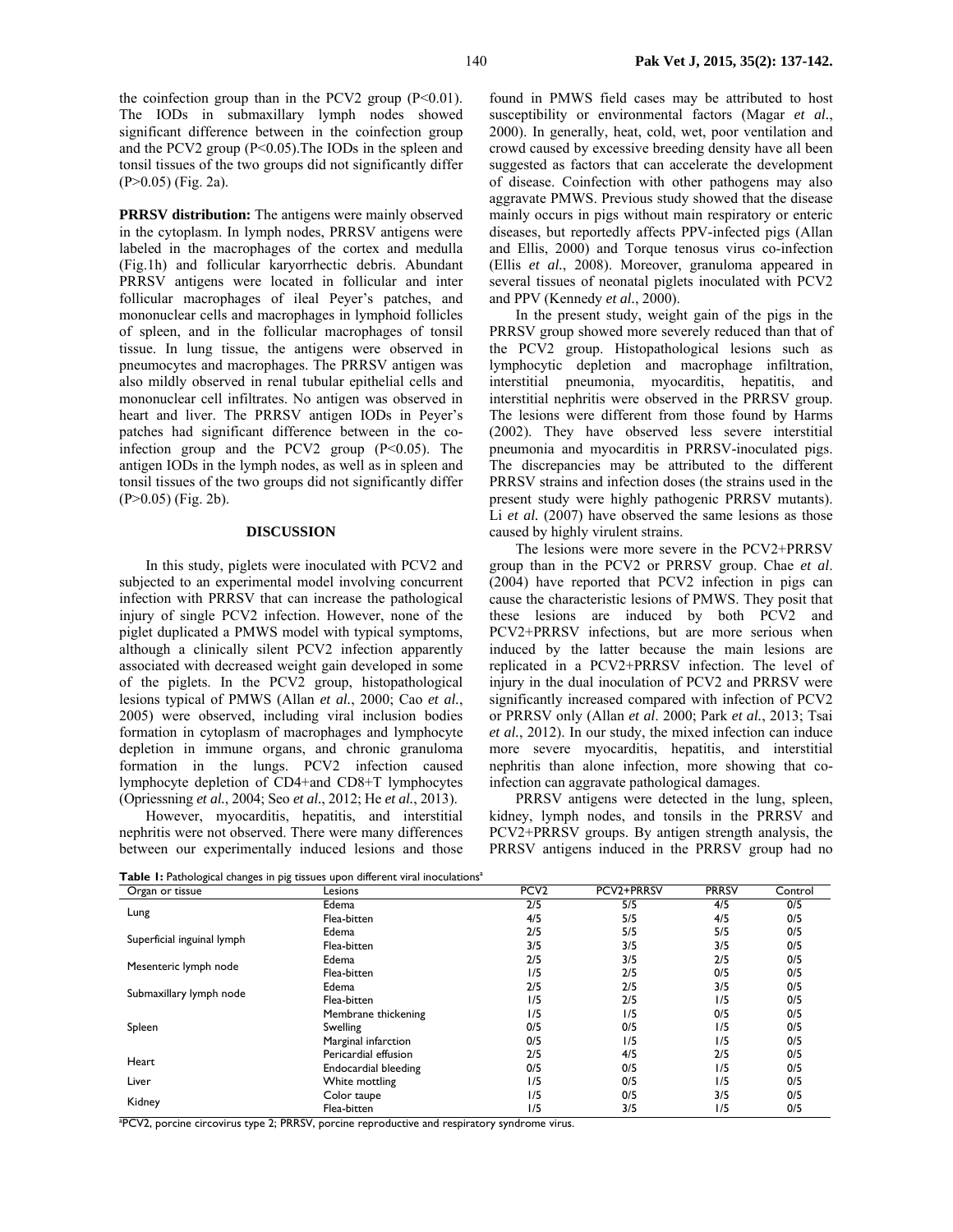|  |  | <b>Table 2:</b> Microscopic lesions and in pig immune tissues upon different viral inoculations. |  |
|--|--|--------------------------------------------------------------------------------------------------|--|
|  |  |                                                                                                  |  |

| Organ or tissue            | . .<br>Lesions                   | PCV <sub>2</sub> | <b>PRRSV</b>   | PCV2+PRRSV              | Control  |
|----------------------------|----------------------------------|------------------|----------------|-------------------------|----------|
| Submaxillary lymph node    | Depletion (0 to 3)               | 4/5(1.4)         | 4/5(1.0)       | $5/5(2.2)^{1, 11, 111}$ | 0/5(0.0) |
|                            | Inflammation (0 to 3)            | 4/5(1.0)         | 4/5(0.8)       | $5/5(2.2)^{1, 11, 111}$ | 0/5(0.0) |
|                            | Inclusion body                   | 3/5              | 0/5            | 4/5                     | 0/5      |
| Superficial inguinal lymph | Depletion (0 to 3)               | $5/5(1.8)^{1}$   | 4/5(1.2)       | $5/5(2.2)^{l, II}$      | 0/5(0.0) |
|                            | Inflammation (0 to 3)            | $5/5(1.0)^{1}$   | 2/5(0.6)       | $5/5(2.0)^{l, II, III}$ | 0/5(0.0) |
|                            | Inclusion body                   | 2/5              | 0/5            | 3/5                     | 0/5      |
| Mesenteric lymph node      | Depletion (0 to 3)               | $5/5(1.8)^{1}$   | $4/5(1.2)^{1}$ | $5/5(2.2)^{1, 111}$     | 0/5(0.0) |
|                            | Inflammation (0 to 3)            | $5/5(1.4)^{1}$   | $4/5(0.8)^{1}$ | $5/5(1.8)^{1, 111}$     | 0/5(0.0) |
|                            | Inclusion body                   | 2/5              | 0/5            | 3/5                     | 0/5      |
|                            | Depletion (0 to 3)               | $5/5(1.0)^{1}$   | $4/5(0.8)^{1}$ | $5/5(1.8)^1$            | 0/5(0.0) |
| Spleen                     | Inflammation (0 to 3)            | $4/5(0.8)^{1}$   | 2/5(0.4)       | $5/5(1.2)^{1,11}$       | 0/5(0.0) |
|                            | Inclusion body                   | 0/5              | 0/5            | 1/5                     | 0/5      |
|                            | Depletion (0 to 3)               | $5/5(1.2)^{1}$   | 5/5(1.0)       | $5/5(2.0)^{1, 11, 111}$ | 0/5(0.0) |
| <b>Tonsils</b>             | Inflammation $(0 \text{ to } 3)$ | 4/5(0.8)         | 2/5(0.4)       | $5/5(1.2)^{1, 111}$     | 0/5(0.0) |
|                            | Inclusion body                   | 2/5              | 0/5            | 3/5                     | 0/5      |
|                            | Depletion (0 to 3)               | $5/5(1.2)^{1}$   | 4/5(1.0)       | $5/5(1.8)^{1}$          | 0/5(0.0) |
| Peyer'spatches             | Inflammation $(0 \text{ to } 3)$ | $5/5(1.0)^{1}$   | 2/5(0.4)       | $5/5(1.2)^{1.11}$       | 0/5(0.0) |
|                            | Inclusion body                   | 3/5              | 0/5            | 3/5                     | 0/5      |

Score range for severe lymphoid depletion: 0 (normal) to 3; score range for severe histiocytic inflammation with replacement of follicles: 0 (normal) to 3. 'Significantly different from the control group (P<0.05)."Significantly different from the PCV2 group (P<0.05)."'Significantly different from the PRRSV group (P<0.05). Data are presented as incidences.

**Table 3:** Microscopic lung lesions in pigs upon different viral inoculations

|                  | i ype2 pneumocyte   | Septal            | Peribronchiolar      | Peribronchiolar     | Alveolar          | Granulo- |
|------------------|---------------------|-------------------|----------------------|---------------------|-------------------|----------|
| Group            | hypertrophy         | infiltration      | <b>Iymphoid</b>      | exudate             | exudate           | matous   |
|                  | $(0 \text{ to } 6)$ | (0 to 6)          | hyperplasia (0 to 6) | $(0 \text{ to } 6)$ | (0 to 6)          |          |
| PCV <sub>2</sub> | 5/5(1.2)            | $5/5(2.8)^{1}$    | 5/5(2.6)             | 0/5(0.0)            | 0/5(0.0)          | ۱/5      |
| <b>PRRSV</b>     | 5/5(2.4)            | 5/5(3.4)          | 0/5(0.0)             | $3/5(1.6)^{1}$      | $1/5(0.4)^{1.1}$  | 0/5      |
| PCV2+PRRSV       | $5/5(3.4)^{1.1}$    | $5/5(5.0)^{1.11}$ | $5/5(3.0)^{1, 111}$  | $4/5(2.2)^{1.1}$    | $2/5(0.6)^{1,11}$ | 1/5      |
| Control          | l/5(0.4)            | 1/5(0.4)          | 0/5(0.0)             | 0/5(0.0)            | 0/5(0.0)          | 0/5      |

Score range: from 0 (normal) to 6 (severe diffuse).'Significantly different from the control group (P<0.05)."Significantly different from the PCV2 group (P<0.05).<sup>III</sup> Significantly different from the PRRSV group (P<0.05). Data are presented as incidences.

| Organ or tissue | Lesions                             | PCV <sub>2</sub> | <b>PRRSV</b>      | PCV2+PRRSV                 | Control  |
|-----------------|-------------------------------------|------------------|-------------------|----------------------------|----------|
|                 | Epicardial edema (0 to 3)           | 4/5(1.0)         | 2/5(1.0)          | 5/5(2.0)                   | 0/5(0.0) |
| Heart           | Degeneration and necrosis (0 to 3)  | $5/5(1.2)^{1}$   | $5/5(2.2)^{1}$    | $5/5(2.6)^{1,11}$          | 0/5(0.0) |
|                 | Infiltration $(0 \text{ to } 3)$    | 1/5(0.2)         | $5/5(2.4)^{1.11}$ | $5/5(2.4)^{1.1}$           | 0/5(0.0) |
|                 | Degeneration and necrosis (0 to 3)  | $5/5(1.2)^{1}$   | $5/5(2.2)^{1}$    | $5/5(2.6)^{1, \text{III}}$ | 0/5(0.0) |
| Liver           | Fibroplastic proliferation (0 to 3) | 5/5(1.0)         | 5/5(1.8)          | $5/5(1.8)^{1.1}$           | 0/5(0.0) |
|                 | Infiltration $(0 \text{ to } 3)$    | 5/5(1.0)         | 5/5(1.6)          | $5/5(2.6)^{l, II, III}$    | 0/5(0.0) |
|                 | Degeneration and necrosis (0 to 3)  | 5/5(1.4)         | 5/5(1.6)          | $5/5(1.8)^{1.11}$          | 0/5(0.0) |
| Kidney          | Infiltration $(0 \text{ to } 3)$    | 2/5(0.4)         | 5/5(2.4)          | $5/5(2.2)^{1.1}$           | 0/5(0.0) |
|                 | Hemorrhage (0 to 3)                 | 0/5(0.0)         | $5/5(1.8)^{1}$    | $2/5(1.0)^{1.1}$           | 0/5(0.0) |

Score range for severe lymphohistiocytic inflammation: 0 (normal) to 3. Significantly different from the control group (P<0.05). "Significantly different from the PCV2 group (P<0.05). "Significantly different from the PRRSV group (P<0.05). Data are presented as incidences.

significant difference from that in the PCV2+PRRSV group in immune tissues, indicating that PCV2 infection did not potentiate PRRSV replication.PCV2 antigens were detected in the lung and immune organs in the PCV2 and PCV2+PRRSV groups. By antigen strength analysis, the PCV2 antigens induced in the PCV2 group had a significant difference from the PCV2+PRRSV group in immune tissues. PRRSV and PCV2 sequential infection in the susceptible pigs can increase the replication of both viruses and induce more severe injury (Fan *et al.*, 2013).PCV2 vaccine can reduce PCV2 viremia and but PRRSV vaccine increase PCV2 viremia in the dually infected piglets (Park *et al.*, 2013). Our previous study found the serum PCV2 antigen contents increased in the co-infection group compared with the PCV2 group (Song, 2010; the data were not shown), moreover, PCV2 infection of porcine alveolar macrophages may induce systematic infection (Li *et al.*, 2013), which indicated that PRRSV infection potentiated PCV2 replication and distribution.

**Author's contribution:** CG and QH conceived and designed the experiments. LS GC and XH executed the experiment and analyzed the tissue samples. LS and WZ analyzed the data. All authors involved in collecting data and discussing the contents of the manuscript and agreed to publication.

**Acknowledgement:** This project was funded by national pig industry technology system project (nycytx-009) and the fundamental research funds for the central university (2011QC053).

#### **REFERENCES**

- Allan GM and JA Ellis, 2000.Porcine circoviruses: a review. J Vet Diag Invest, 12: 3-14.
- Allan GM, F McNeilly, J Ellis, S Krakowka, B Meehan, I McNair, I Walker and S Kennedy, 2000. Experimental infection of colostrum deprived piglets with porcine circovirus 2 (PCV2) and porcine reproductive and respiratory syndrome virus (PRRSV) potentiates PCV2 replication. Arch Virol, 145: 2421-2429.
- Cao S, H Chen, J Zhao, J Lu, S Xiao, M Jin, A Guo, B Wu and Q He, 2005. Detection of porcine circovirus type 2, porcine parvovirus and porcine pseudorabies virus from pigs with post weaning multisystemic wasting syndrome by multiplex PCR. Vet Res Commun, 29: 263-269.
- Cecere TE, XJ Meng, K Pelzer, SM Todd, NM Beach, YY Ni and T LeRoith, 2012. Co-infection of porcine dendritic cells with porcine